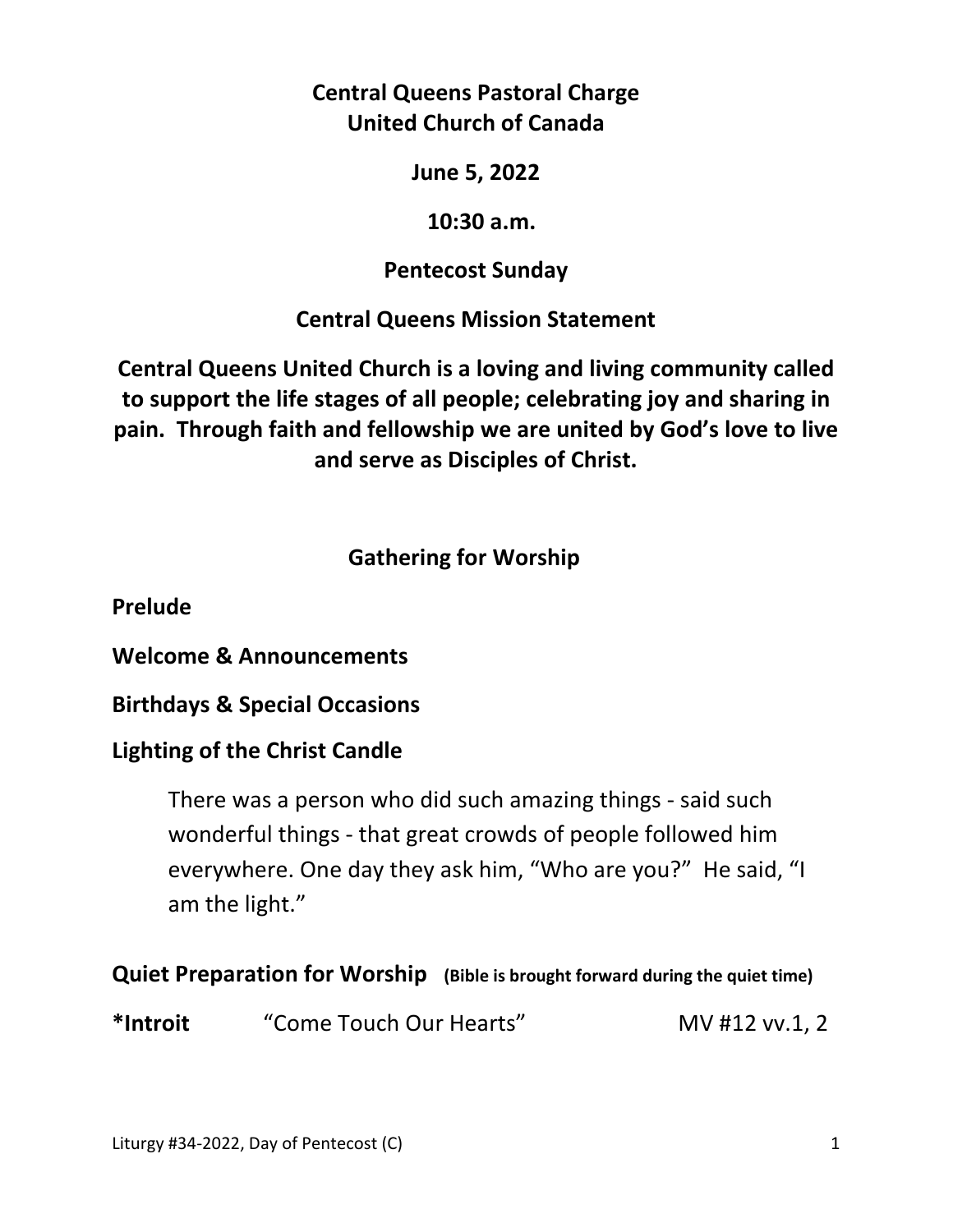## **Call to Worship**

Divine Teacher, whirl around us with your wisdom.

 **Divine Comforter, encircle us with the peace that comes only from you.** 

 As the Holy Winds fill our lives with dreams, empower us to live God's hope in this world.

 **As the Holy Fire fills our hearts with visions, empower us to create a world of justice and peace.** 

May the Divine Gales of this day move us to know the love of God.

\*Hymn "Spirit God, Be Our Breath" MV #150

#### **Opening Prayer**

#### **Holy Winds of Mystery,**

 **as the dawn breaks forth, your Spirit exhales your intentions for our world. As new chapters and eras arise in our lives, your Spirit invites us to wisdom that only comes from you. Open our souls to the wonders of your being. Settle our hearts when questions surround us. Fill our minds with the knowledge that your Spirit will lead us forward.** 

With Jesus, we share in the ancient prayer…

#### **Lord's Prayer**

**Our Father, which art in heaven, hallowed be thy name. Thy Kingdom come, thy will be done on earth, as it is in heaven. Give us this day our daily bread;**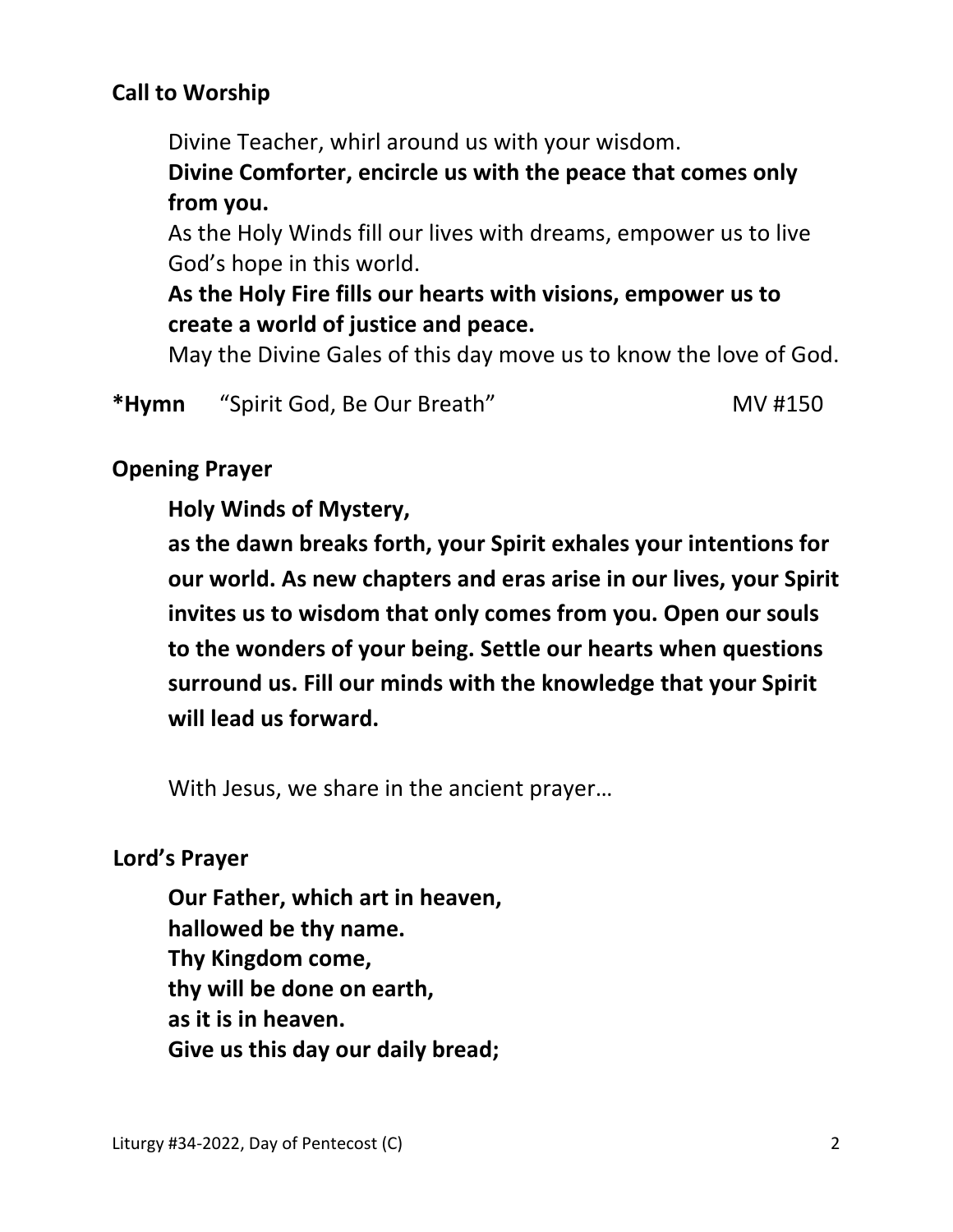**and forgive us our trespasses, as we forgive those who trespass against us; and lead us not into temptation, but deliver us from evil. For thine is the kingdom, the power, and the glory, for ever and ever. Amen.** 

| Psalm 104:24-34, 35b |                             | VU #827 Part Two |
|----------------------|-----------------------------|------------------|
|                      | <b>*Hymn</b> "Over My Head" | MV #88 vv. 1, 2  |
|                      | All God's Children          |                  |
|                      | <b>*Hymn</b> "Over My Head" | MV #88 vv. 3, 4  |

#### **Call to Confession**

#### **Prayer of Confession**

 **Loving God, Divine Comforter,** 

 **peace is absent from our hearts. From pain to grief, and from turmoil to frustrations, we yearn for what we lack. We ache for the pains and injustices of this world to cease. What we forget is to pause and voice our concerns to you. How can we better integrate your presence in our lives? When have we forgotten to include you in our joys and heartaches? Move us to seek you and speak the burdens of our hearts to you. May your Spirit refill our souls with peace. Amen.** 

 *Silence*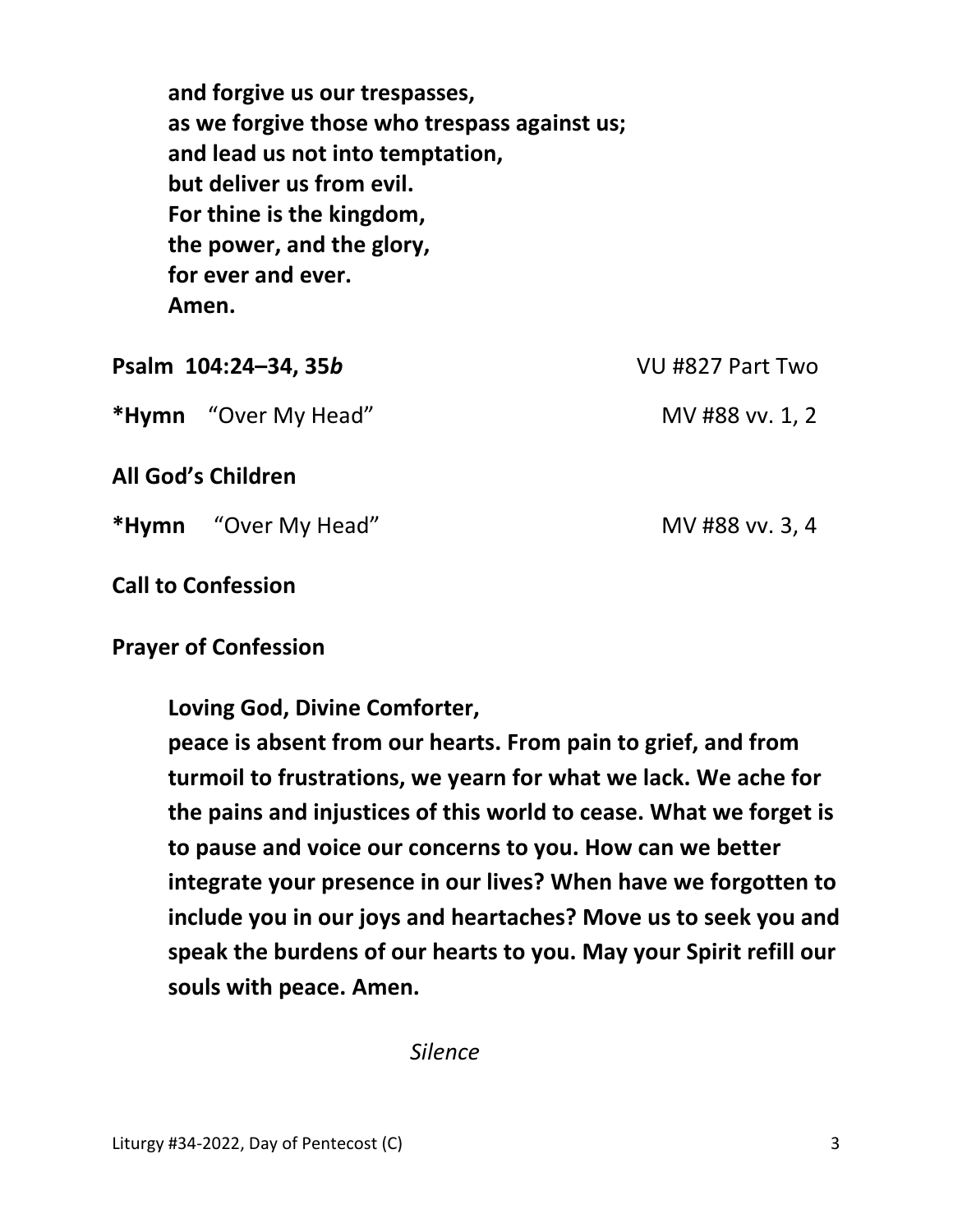### **Assurance of Amazing Love**

The Spirit of God delivers grace and peace as we move through our journeys and inspires us to connect with God and neighbour to create a world of hope and joy. Amen!

### **Presentation of Our Gifts**

#### **Invitation to Generosity**

 Because of our love for the Divine Giver, we seek ways to share our love through our treasures, talents, and time. Whether we give in this hour or throughout this week, may we remember that God's Spirit encircles these gifts with hope.

#### **Offertory**

| *Presentation of Offering "What Can I Do?" |  | MV #191 |
|--------------------------------------------|--|---------|
|--------------------------------------------|--|---------|

#### **Offertory Prayer**

**Holy Winds of Excitement, may the gifts we share today and throughout this week nudge us to dream your dreams. May our giving inspire us to embrace your visions for our world. Holy Spirit, enliven our souls to create your realm of justice and peace on earth. Amen.**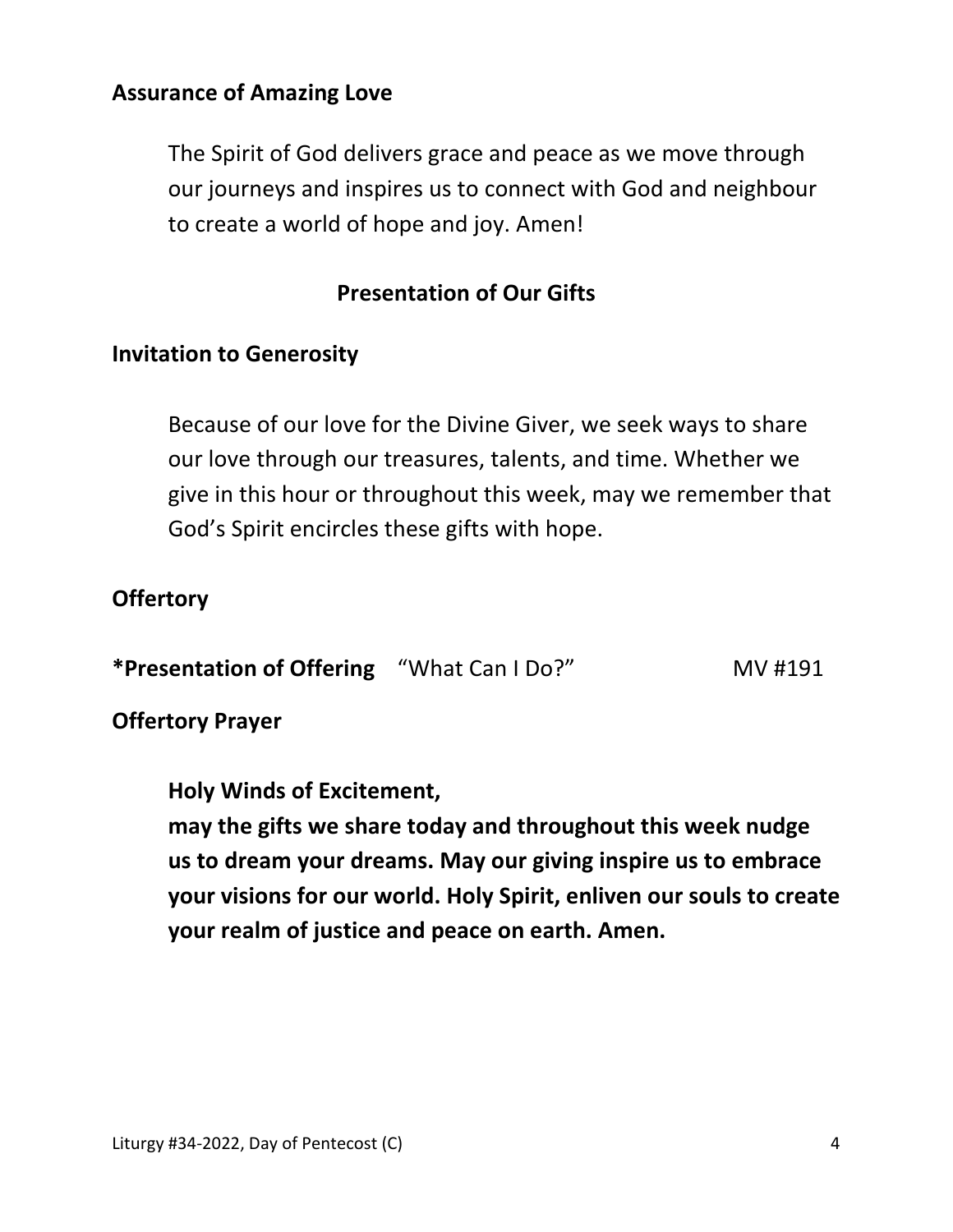### **Listening for the Word**

### **Sacred Word**

#### **Acts 2:1–21**

 When the day of Pentecost had come, they were all together in one place. And suddenly from heaven there came a sound like the rush of a violent wind, and it filled the entire house where they were sitting. Divided tongues, as of fire, appeared amon them, and a tongue rested on each of them. All of them were filled with the Holy Spirit and began to speak in other languages, as the Spirit gave them ability.

Now there were devout Jews from every people under heaven living in Jerusalem. And at this sound the crowd gathered and was bewildered, because each one heard them speaking in the native language of each. Amazed and astonished, they asked, "Are not all these who are speaking Galileans? And how is it that we hear, each of us, in our own native language? Parthians, Medes, Elamites, and residents of Mesopotamia, Judea and Cappadocia, Pontus and Asia, Phrygia and Pamphylia, Egypt and the parts of Libya belonging to Cyrene, and visitors from Rome, both Jews and proselytes, Cretans and Arabs—in our own languages we hear them speaking about God's deeds of power." All were amazed and perplexed, saying to one another, "What does this mean?" But others sneered and said, "They are filled with new wine."

But Peter, standing with the eleven, raised his voice and addressed them, "Fellow Jews and all who live in Jerusalem, let this be known to you, and listen to what I say. Indeed, these are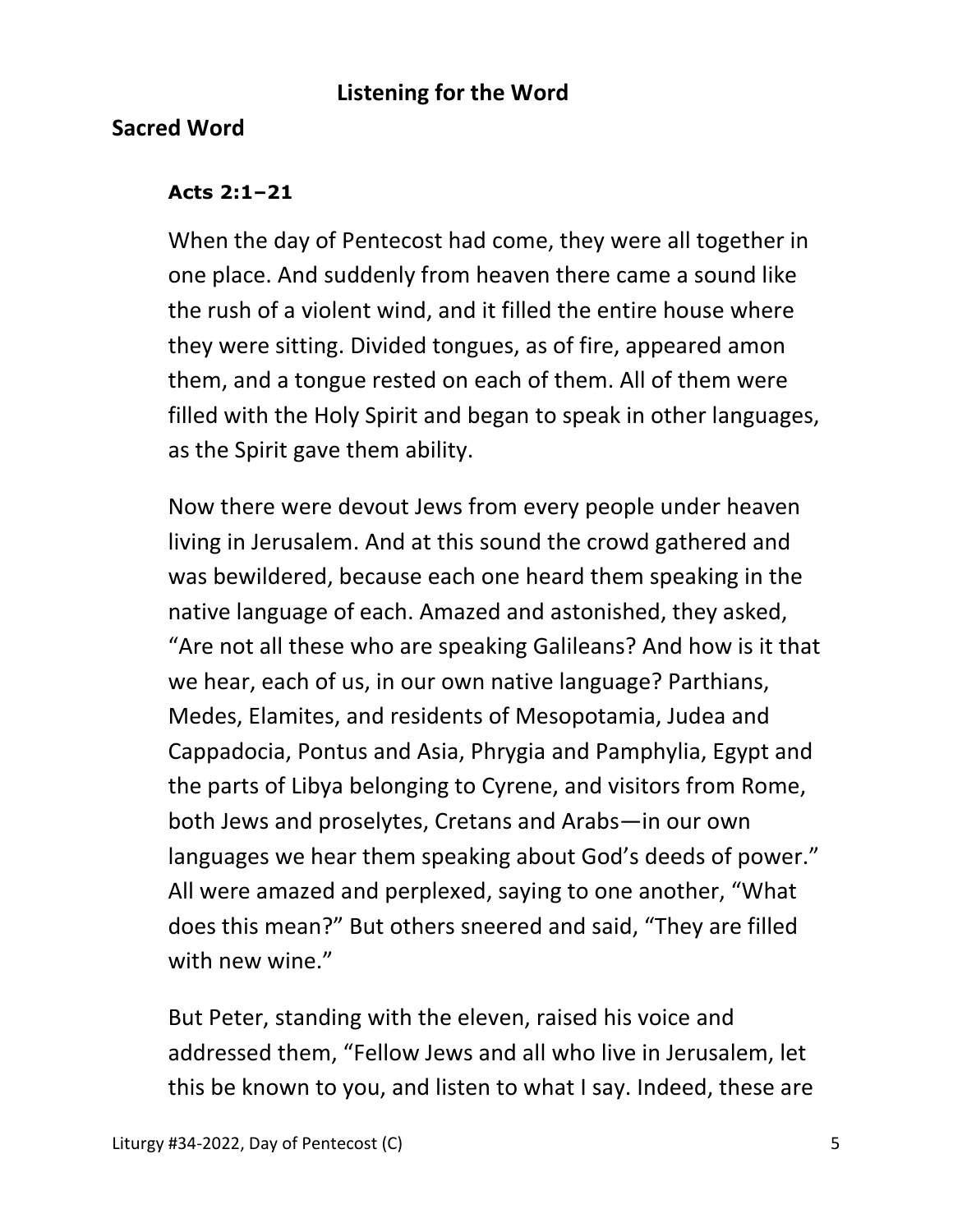not drunk, as you suppose, for it is only nine o'clock in the morning. No, this is what was spoken through the prophet Joel: 'In the last days it will be, God declares, that I will pour out my Spirit upon all flesh, and your sons and your daughters shall prophesy, and your young men shall see visions, and your old men shall dream dreams. Even upon my slaves, both men and women, in those days I will pour out my Spirit, and they shall prophesy. And I will show portents in the heaven above and signs on the earth below, blood, and fire, and smoky mist. The sun shall be turned to darkness and the moon to blood, before the coming of the Lord's great and glorious day. Then everyone who calls on the name of the Lord shall be saved.'

### **John 14:8-17, (25-27)**

Philip said to him, "Lord, show us the father, and we will be satisfied." Jesus said to him, "Have I been with you all this time, Philip, and you still do not know me? Whoever has seen me has seen the father. How can you say, 'Show us the Father'? Do you not believe that I am in the Father and the Father is in me? The words that I say to you I do not speak on my own, but the Father who dwells in me does his works. Believe me that I am in the Father and the Father is in me, but if you do not, then believe because of the works themselves. Very truly, I tell you, the one who believes in me will also do the works that I do and, in fact, will do greater works than these, because I am going to the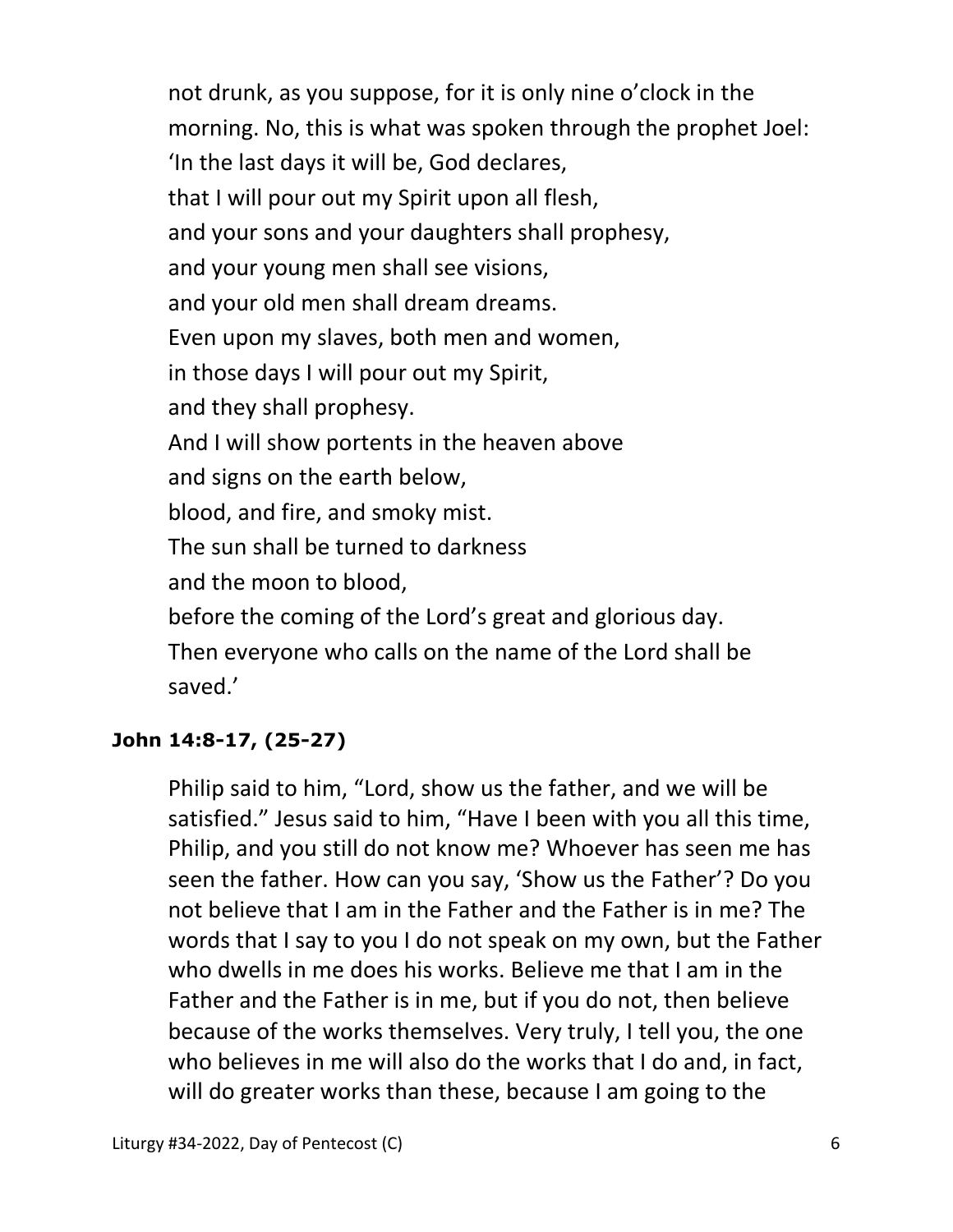Father. I will do whatever you ask in my name, so that the Father may be glorified in the Son. If in my name you ask me for anything, I will do it.

"If you love me, you will keepmy commandments. And I will ask the Father, and he will give you another Advocate, to be with you forever. This is the Spirit of truth, whom the world cannot receive because it neither sees him nor knows him. You know him because he abides with you, and he will be in you.

"I have said these things to you while I am still with you. But the Advocate, the Holy Spirit, whom the Father will send in my name, will teach you everything and remind you of all that I have said to you. Peace I leave with you; my peace I give to you. I do not give to you as the world gives. Do not let your hearts be troubled, and do not let them be afraid.

## **Anthem**

### **Sermon**

### **Reflective Music**

## **Prayers of Thanksgiving and Intercession**

Wind of the Spirit,

blow through us on this day of Pentecost and renew our faith.

Re-awaken our love for God

and strengthen our fellowship with each other.

Let your flame warm our hearts.

May your presence give hope for the future.

Dare us to do great things as people of the Way.

Wind of the Spirit,

 **Enliven us and renew our faith.**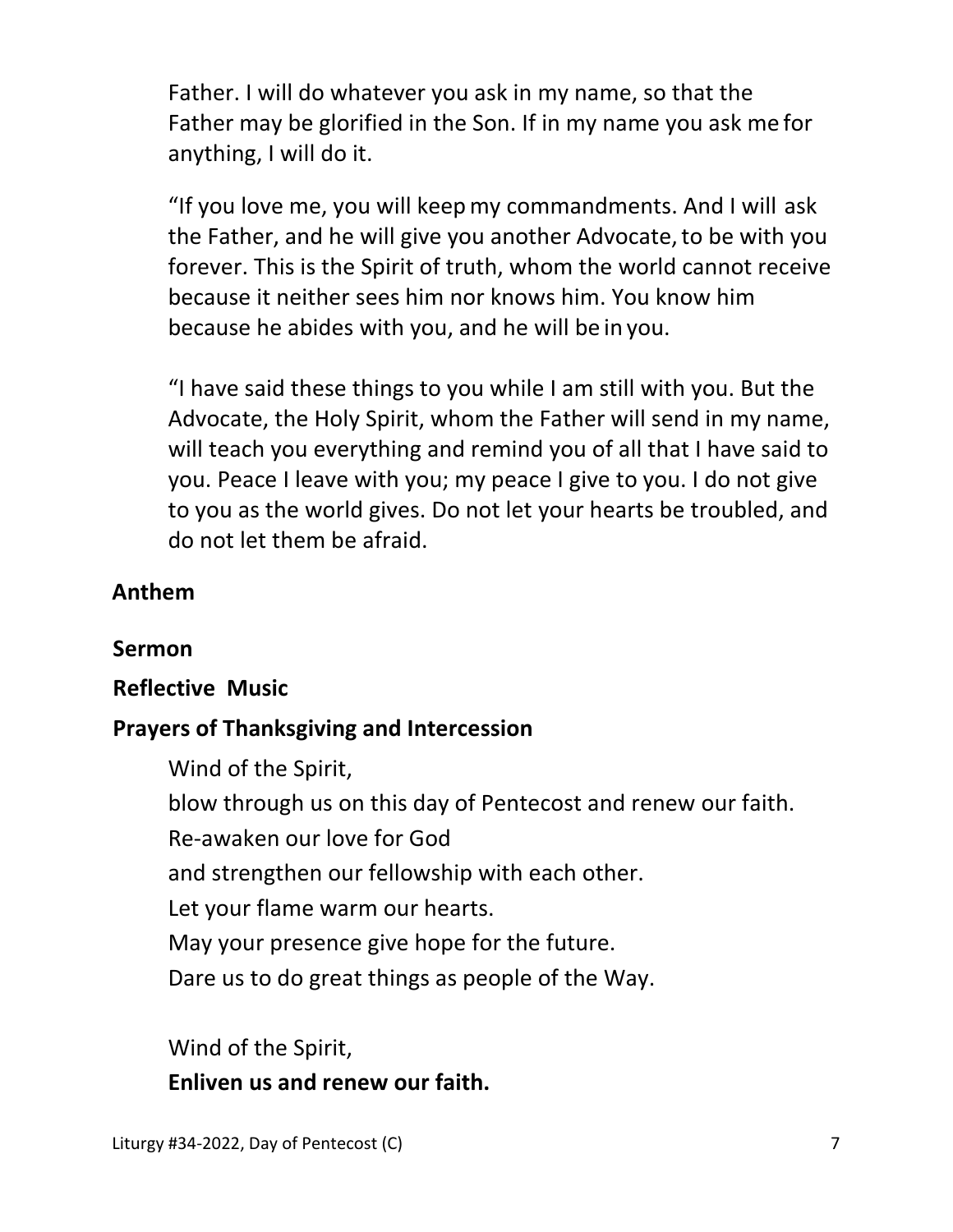Wind of the Spirit,

blow through us and renew our energy

to serve you in Christ's Church.

 Open our eyes to recognize needs for ministry and mission in changing times.

Open our hearts to welcome newcomers and meet those we don't yet know.

Open our hands to share in the tasks that need doing,

and open our lips in prayer and praise.

Wind of the Spirit,

## **Enliven us and renew our energy.**

Wind of the Spirit,

 blow through us and give us new understanding for those whose lives seem so different from ours, and for those facing situations we've never encountered.

 For those with whom we've disagreed and for those whose values challenge our expectations.

 For problems and challenges we face at home or at work and for the complex issues we face in your world.

 Wind of the Spirit,  **Enliven us and give us new understanding.** 

Wind of the Spirit,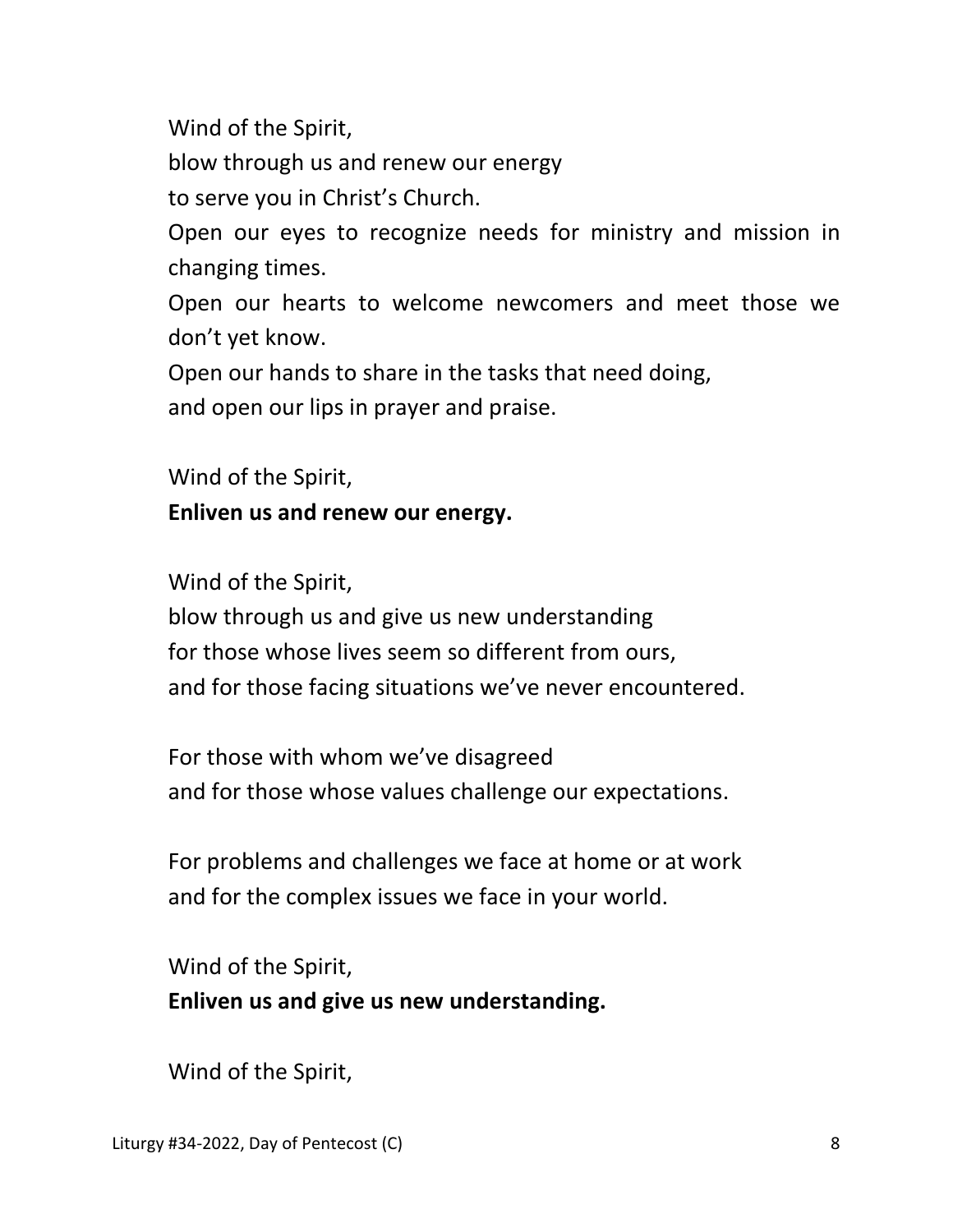blow through us and bring us healing and peace For all who face pain or illness, discouragement or disappointment.

Bring healing for all who know sorrow, sadness or grief.

Bring healing for those who face stress and pressure.

 Bring healing for places in the world facing conflict and for the creation struggling for life itself.

Wind of the Spirit,

## **Enliven us and bring healing and peace.**

Wind of the Spirit,

 Blow through us and bring us the wisdom and compassion we see in the stories of Christ the Jesus. Blow through us and equip us to serve the world you love in God's name. Blow through the Regional Church meeting and inspire the debates and decisions of all. Blow through our whole church and refresh us as your faithful people, in Jesus name we ask. Amen.

# **Responding to the Word**

**\*Hymn** "Spirit, Spirit of Gentleness" VU #375

## **\*Benediction**

 In each gust of wind, may we reach out to the God of inspiration. In each flicker of flame, may we follow the Christ of light.

Liturgy #34-2022, Day of Pentecost (C) 9